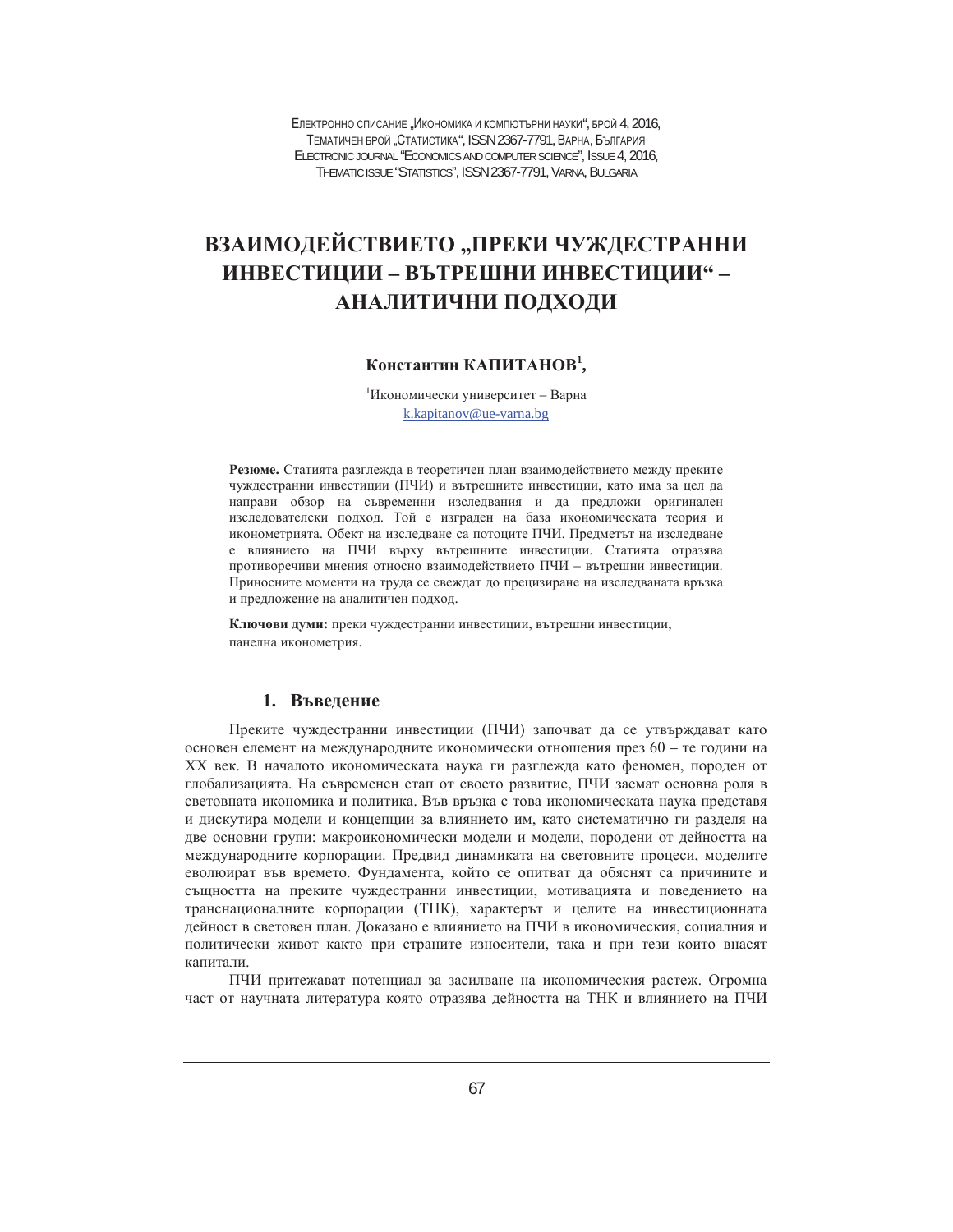разглежда проблемите свързани с производителност, заетост, безработица, икономически растеж в приемащите инвестиции страни.

Взаимодействието ПЧИ – вътрешни инвестиции започва да се дискутира интензивно едва след 2000 г. Изследванията по темата са особено актуални при развиващи се и трансформиращи икономики, като голяма част от тях притежават противоречиви констатации. Целта на статията е да се направи обзор на съвременни изследвания, които разглеждат взаимодействието "ПЧИ - вътрешни инвестиции" и да се предложи оригинален изследователски аналитичен подход.

#### 2. Преглед на литературни източници

В икономическата литература се счита, че тенденциите към формиране на монополни бизнес структури оказват негативно влияние върху вътрешните инвестиции и невъзможността за тяхното развитие. Една група изследвания счита, че ПЧИ стимулират общата инвестиционна активност и пряко си взаимодействат с вътрешните инвестиции чрез общ механизъм на инвестиционния поток. Друга група изследвания достига до извода, че ПЧИ изтласкват вътрешните инвестиции и водят до тяхната ниска икономическа ефективност.

Някои автори (Bosworth, B. & Collins 1999) доказват наличието на общо взаимодействие между външния приток на капитали за дадена икономика и вътрешните инвестиции, като от особено значение се явява степента на икономическо развитие на страната реципиент. В своето изследване (Bosworth, B. & Collins 1999) анализират влиянието на три вида входящи капиталови потоци - преки чуждестранни инвестиции, портфейлни инвестиции и други финансови потоци в 23 развити и 62 развиващи се страни за периода 1978 г. - 1995 г. Доказват, че ПЧИ допълват вътрешните инвестиции за развитите индустриализирани държави, но за развиващите се страни е необходим времеви лаг за икономическо инвестиционно усвояване.

Изводите относно развиващите се икономики до които достигат (Bosworth, B. & Collins 1999) се потвърждават от (Kumar, N. & Pradhan 2002). Анализирайки връзката ПЧИ – икономически растеж – вътрешни инвестиции за развиващи се страни, (Kumar, N. & Pradhan 2002) доказват, че ПЧИ засягат вътрешните инвестиции първоначално с отрицателен ефект и на следващ етап при определени условия в динамика се проявява благоприятен ефект. Акцентира се, че специфичните икономическите характеристики водят до различни измерения при взаимодействието ПЧИ - вътрешни инвестиции.

Представените изследвания имат за цел да докажат установената значителна роля на ПЧИ върху вътрешните инвестиции в сравнение с останалите видове приток на капитали.

Еклектичната парадигма (Dunning 1981) обяснява, че върху дейността на ТНК в качеството на износител на капитал въздействат три основни предпоставки: собственост, локализация и интернационализация. Проникването на чужд пазар под формата на преки инвестиции изисква корпорацията – инвеститор да притежава набор от предимства: прогресивни технологии, идеи, производствен опит и традиции, съвършена организация, управление, активна реклама, стратегически цели. Еклектичният модел търси и разяснява причините, които довеждат до решението една транснационална корпорация да реализира инвестиции зад граница. Концепцията разкрива ориентири пред държавите които приемат ПЧИ, като ги подпомага при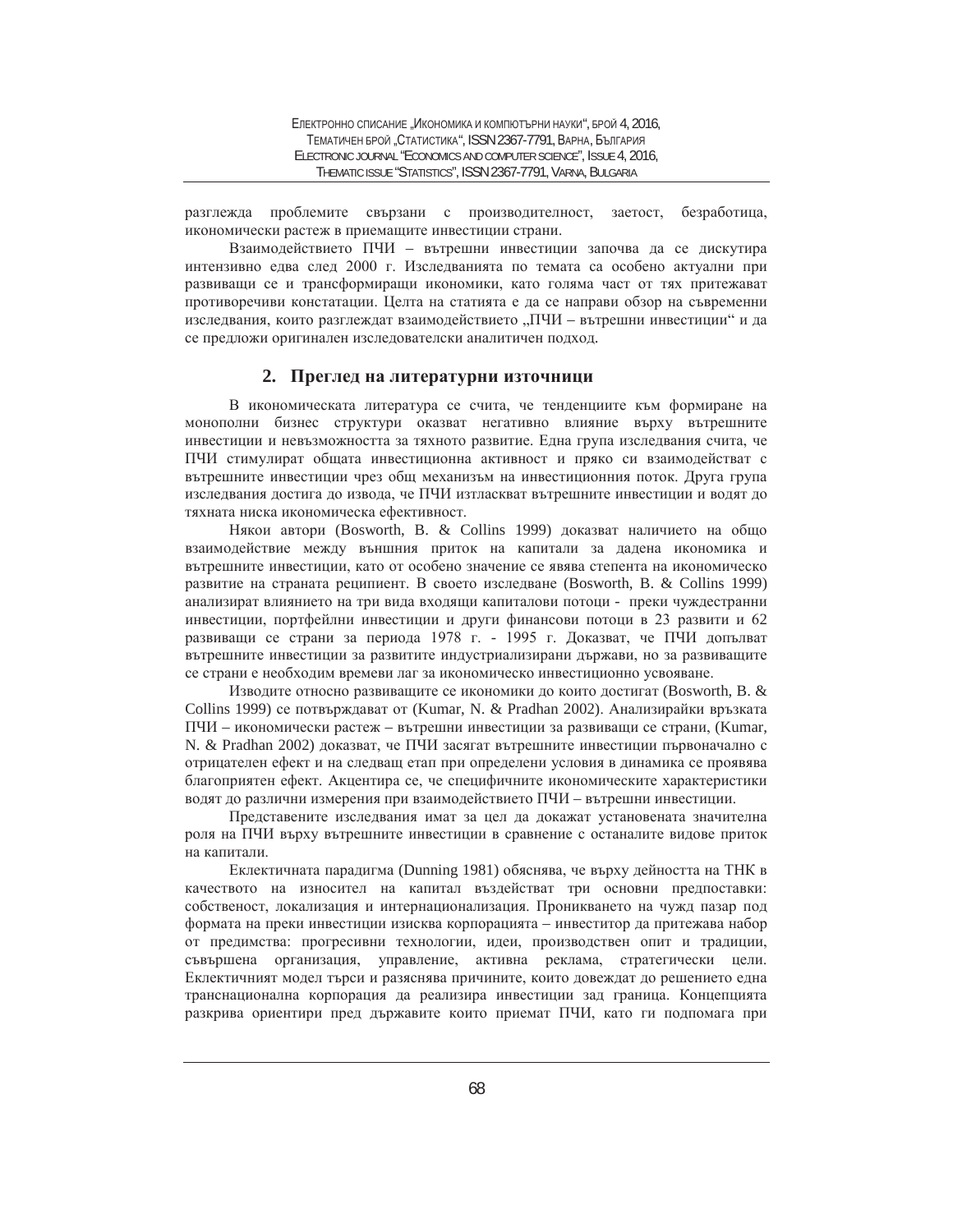изграждане на адекватни стратегии и политики с цел тяхното привличане. Във връзка с парадигмата на (Dunning 1981) трябва да се разгледа и стабилността на чуждестранния капитал. По-големият размер на пазара на приемащата страна привлича по-големи потоци от ПЧИ, защото по - голям пазар означава, че разходите за производство намаляват поради реализация на икономии от мащаба. Освен това ако целта на инвеститора е да обслужва както своите, така и интересите на страната реципиент, то се очаква повишение на доходите, защита на потребителското търсене, засилен контрол над предлагането и печеливши инвестиционни възможности в план инвеститор – реципиент (Kapitanov 2015). В литературата размерът на пазара се разглежда като основен детерминант на ПЧИ. Изследванията в тази връзка установяват пряка зависимост между привлечените надеждни потоци ПЧИ и размера и стабилността на икономиката реципиент.

(Eregha 2015) изследва взаимодействието "ПЧИ – вътрешни инвестиции" и отчита ефекта от нестабилността на ПЧИ върху вътрешните инвестиции, като представя следния модел:

$$
dgdp = f(mpk, \text{exr}, \text{gcon}, \text{openx}, \text{openm}, \text{ggdp}, \text{fgdp}, \text{fdv}) \tag{1}
$$
\n
$$
Kbqero
$$

- dgdp: вътрешни инвестиции като процент от БВП (измерен като брутен основен капитал като процент от БВП минус входящият поток ПЧИ като процент от БВП)

- mpk: пределен продукт на капитала
- ехг: реален валутен курс
- gcon: правителствени разходи
- орепх: отвореност на вноса (внос като процент от БВП)
- ggdp: реален растеж на БВП (улавя ускоряването на инвестиционния процес)
- fgdp: ПЧИ като процент от БВП
- fdv: волатилност на ПЧИ

В икономическата литература след 2000 г. се акцентира върху тезата, че върху вътрешните инвестиции освен потоците входящи ПЧИ имат отношение и изходящите ПЧИ. Тази постановка определя друг поглед при анализиране на взаимодействието "ПЧИ – вътрешни инвестиции". (A1-Sadig 2013) изследва как износът на ПЧИ въздейства върху вътрешните инвестиции, като приема това за ключов момент при въвеждане на пазарни реформи и осъществяване на макроикономическа стабилност. Подобни постановки акцентират върху финансовите и продуктови пазари в качеството им на посредници при корелирането на изходящи ПЧИ и развитието на местната икономика.

(A1-Sadig 2013) използва динамичен панел данни с цел отразяване ефектите от изходящите потоци ПЧИ върху скоростта на вътрешните инвестиции.

Моделът има следния вид:

$$
\underline{\boldsymbol{I}}_{it}^* = \boldsymbol{\chi}_{it} \boldsymbol{\beta} + \boldsymbol{\varepsilon}_{it}
$$
\n(2)

\nKLATEC:

 $\overline{I}^*_\scriptscriptstyle \hspace{-0.1em}i t$ бележи нивото на вътрешни инвестиции в страна i за период t при икономическите условия х.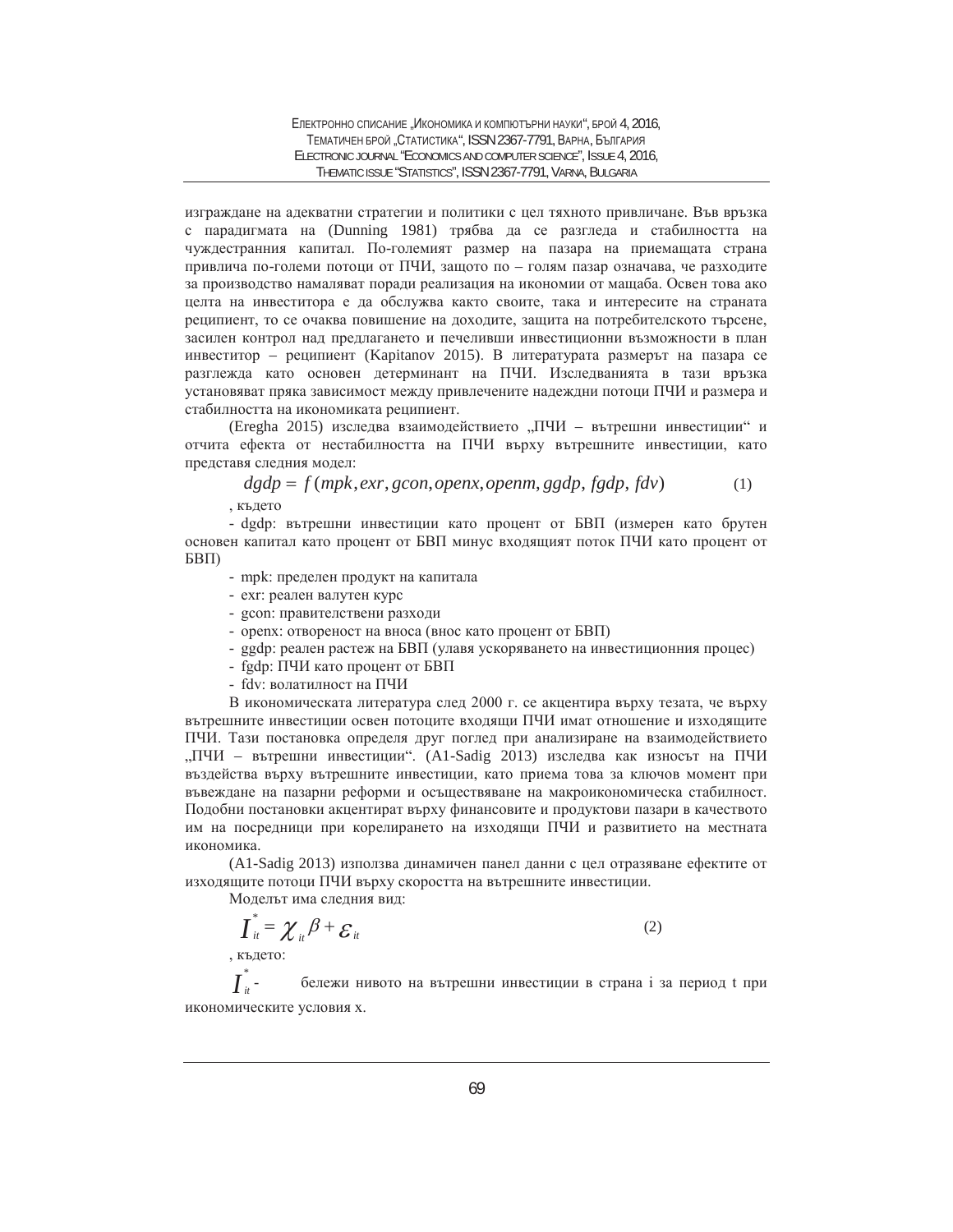$E_{it}$  - представляват случайни фактори.

(A1-Sadig 2013) извършва частична корекция на описания модел с цел наблюдаване на връзката между реалното равнище на вътрешни инвестиции и изходящият поток ПЧИ. Интерес представлява въвеждането на допълнителна лагова променлива, която да улови скоростта на приспособяване на вътрешните инвестиции към желаното ниво в националния икономикс.

$$
\boldsymbol{I}_{it} - \boldsymbol{I}_{it-1} = \theta(\boldsymbol{I}_{it}^* - \boldsymbol{I}_{it-1})
$$
\n(3)

, където

*I<sub>it*-1</sub> - представлява едногодишен лаг на вътрешната инвестиция в страна

 $\theta$  - представлява параметър с ранг (0;1] (Kapitanov 2014).

Моделът има за цел да разкрие промяната, настъпила през определен период от време, като тя е пропорционална на разликата между желаното ниво на вътрешни инвестиции в настоящия период и действителното ниво на вътрешните инвестиции в предходния период. Емпиричните резултати от изследването сочат, че един процент үвеличение на изходящите потоци ПЧИ води до намаление средно с 29 % на вътрешните инвестиции.

Немалко икономисти сочат, че склонността към спестяване оказва влияние върху основната част от финансирането на вътрешните инвестиции в развиващите се страни. Отворената търговия може да се отрази положително върху вътрешните инвестиции чрез технологиите и разпространението на знания и опит, но ако потребителите предпочитат вносни продукти, то отвореността или респективно затвореността на търговията може да повлияе негативно върху вътрешните инвестиции.

Интересен момент при анализиране на взаимодействието "ПЧИ – вътрешни инвестиции" представлява процесът на изтласкване на вътрешни инвестиции в реакция от големи потоци входящи ПЧИ. Различните пазарни среди в света реагират по различен начин на чуждестранния капитал. В тази връзка например изследвания сочат, че в Латинска Америка в периода 1970 г. – 2000 г. вътрешните инвестиции са претопени и изместени от входящите чуждестранни, докато в Азия през същия период с увеличаване размера на ПЧИ нарастват и местните инвестиции. В Южна Африка след 1950 г. ПЧИ оказват влияние в абсолютен размер на икономическия растеж, като се разкрива пряка връзка между взаимното допълване на външния и вътрешния капитал само в дългосрочен план, а в краткосрочен вътрешните инвестиции са изтласкани от чуждестранните. В Северна Африка за периода 1990 г. – 2003 г. се доказва, че първоначално входящият поток ПЧИ има негативно въздействие върху вътрешните инвестиции, но на по – късен етап се наблюдава положителен ефект и стимулиране на местната инвестиционна активност. Ефектът на изтласкването е описан в множество изследвания и представлява основно звено при формирането на инвестиционната политика на всяка страна. "Изтласкването" на местни инвестиции от ПЧИ води до ограничаване размаха на местните инвеститори и размиване на индивидуалния инвестиционен характер на дадена страна.

Може да се обобщи, че изследванията, които разглеждат взаимодействието "ПЧИ – вътрешни инвестиции" работят с големи масиви от данни. Често се анализират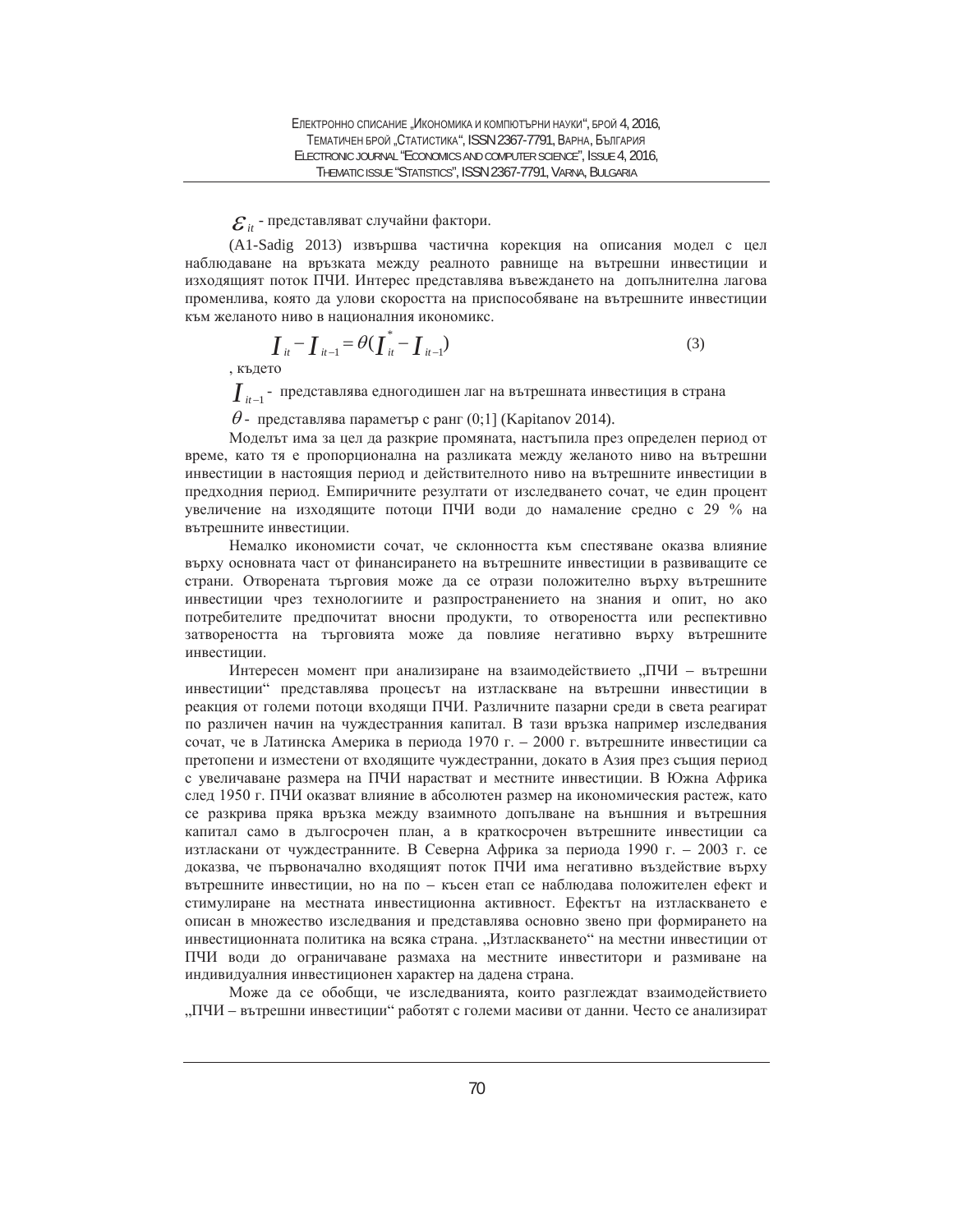паралелно няколко държави, които се съпоставят поотделно. Не е изключено с цел разширяване на обхвата от изследователски единици те да бъдат предварително групирани. В тази връзка е приложим панелния подход.

По структура панелът представлява най – често двумерна матрица от данни. Едното измерение е времево с данни за наблюдаваната единица към моменти от време Т, а другото е пространствено – включва данни за различни наблюдавани единици към един и същ момент N. По този начин в двумерната матрица се съдържат N.T наблюдения. При макроикономически данни се работи предимно с панели, които притежават размерност Т>> N. Това се дължи главно на стремежа към информационна прозрачност при набиране на статистически данни. Основните ползи от използването на панелни данни могат да бъдат сведени до: работа с големи извадки и прилежащото им високо ниво на информативност, контролиране на индивидуалната хетерогенност и получаване на разнородни оценки относно индивидуалността на изследвани единици, ограничаване на пристрастни мнения, ефективност и свобода при оформяне на информативните единици, анализиране на информация относно дълги времеви редове, проследяване в детайлност състоянието на дадени ефекти в дълги периоди. Панелите правят възможно да се наблюдават променливи към различни моменти едновременно, да се търсят закономерности, връзки и изготвят бъдещи прогнози.

### 3. Иконометричен подход при изследване на взаимодействието "ПЧИ - вътрешни инвестиции"

Направеният преглед на теоретични постановки дава основание да се заключи, че обемът на вътрешните инвестиции се разглежда като функция от изходящите преки чуждестранни инвестиции и входящите преки чуждестранни инвестиции:

$$
DI_{u} = f(ODFI_{u}, IFDI_{u}) , \qquad (4)
$$

кълето:

- DI – вътрешни инвестиции

- ODFI – изходящи преки чуждестранни инвестиции

- IFDI – входящи преки чуждестранни инвестиции

Основен проблем при подобна постановка е невъзможността да се отчете моменталната реакция на вътрешните инвестиции при настъпване на промени в потоците ПЧИ. Този съществен момент при реакцията на вътрешните инвестиции е отчетен в икономическата литература и с цел коректна дефиниция на ефектите в краткосрочен и дългосрочен план в рамките на взаимодействието "ПЧИ – вътрешни инвестиции" се предлага да се отчита като фактор и закъснението в проявлението на зависимостта.

(Khan, M. & Ross 1977) разработват специфичен подход за коригиране на проблема със закъснението на зависимостта. Те изграждат т.н. частично аджустиран модел. Основната им идея е във вектора с екзогенни променливи да се включи със закъснение и ендогенната променлива (Hadzhiev, 2002). Този подход се използва широко в изследвания, свързани с ПЧИ и прилежащите им ефекти в макроикономически аспект.

Предвид идеите на (Khan, M. & Ross 1977), функция (4) може да се развие до частично аджустиран модел: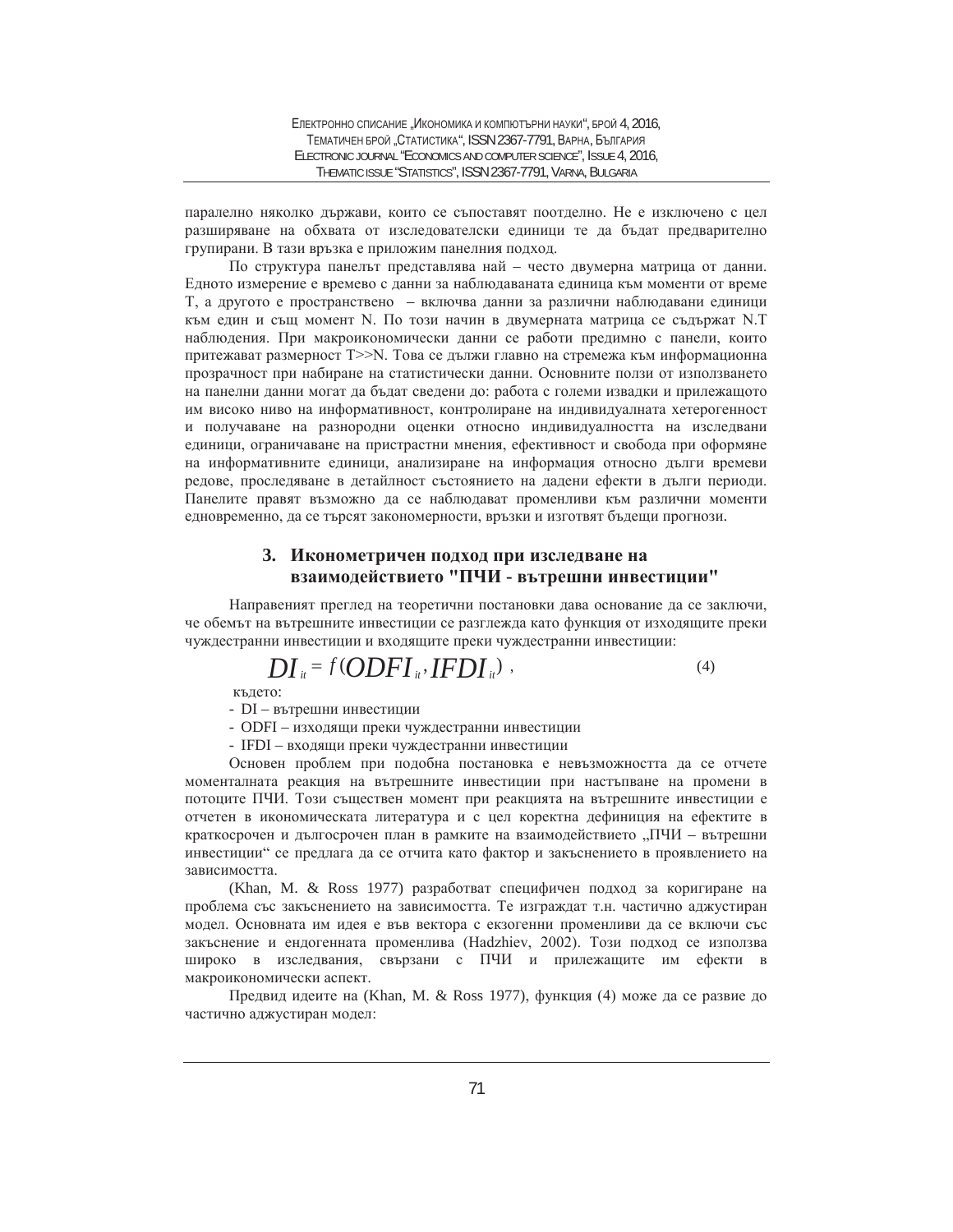$$
\text{Hexa} \quad \Delta \, \mathbf{D} \mathbf{I}_{i} = \delta (\mathbf{D} \mathbf{I}_{it}^{*} - \mathbf{D} \mathbf{I}_{it-1})
$$
\n
$$
\text{H} \quad \mathbf{D} \mathbf{I}_{it}^{*} = \chi_{it} \beta + \varepsilon_{it} \quad (6), \text{Kb} \text{ after } 0
$$
\n
$$
\text{(5)}
$$

- $-\Delta$  оператор на първи разлики, т.е
- $\delta$  коефициент на аджустиране ( $0 \leq \delta \leq 1$ )
- $\cdot \; D\!I^{^*}_{\hskip-1.2mm \scriptscriptstyle H}$  очаквано ниво на вътрешни инвестиции
- $\ \boldsymbol{\chi}_{_{\boldsymbol{i}\boldsymbol{i}}} \beta$  матрица на екзогенни променливи
- $\cdot$   $\mathcal{E}_{it}$  случайни фактори

Тъй като очакваното равнище на вътрешни инвестиции  $\bm{DI}^*_u$  е ненаблюдаемо, а наблюдаеми са само аджустираните равнища  $DI_{i}$ , то връзката между тях се характеризира с равенство (5).

Коефициентът на аджустиране измерва скоростта на агрегиране на вътрешните инвестиции. Приема се, че по - големият коефициент на аджустиране отбелязва по висока скорост на приспособяване. Съгласно (5) годишната промяна на вътрешните инвестиции е пропорционална на разликата между очакваното равнище на вътрешни инвестиции през текущия период и равнището на вътрешни инвестиции през предходния период (Kapitanov 2015). След преобразуване на (5) се получава:

$$
DI_{it} - DI_{it-1} = \delta(DI_{it}^* - DI_{it-1})
$$
\n(7)

$$
DI_{it} = (1 - \delta) \cdot DI_{it-1} + \delta \cdot DI_{it} \tag{8}
$$

Замествайки (5) в (8) и извършвайки описаните преобразувания се получава следният специфичен модел:

$$
DI_{it} = (1 - \delta) \cdot DI_{it-1} + \delta \cdot (\chi_{it} \beta + \varepsilon_{it})
$$
\n(9)

Heka  $1-\delta = \alpha_1$ 

$$
\delta.\beta = \mathcal{O}_2
$$
  

$$
\delta.\mathcal{E}_u = \mathcal{V}_u, \text{rorasa}
$$

$$
DI_{u} = \alpha_{1} \cdot DI_{u-1} + \alpha_{2} \cdot \chi_{u} + \gamma_{u}
$$
\n<sup>(10)</sup>

Общия смисъл на уравнение (10) е, че ако е налице положителен лагов ефект, то коефициентът пред лаговата променлива, също ще е положителен. Тоест вътрешните инвестиции през предходния период оптимизират текущото равнище на вътрешни инвестиции.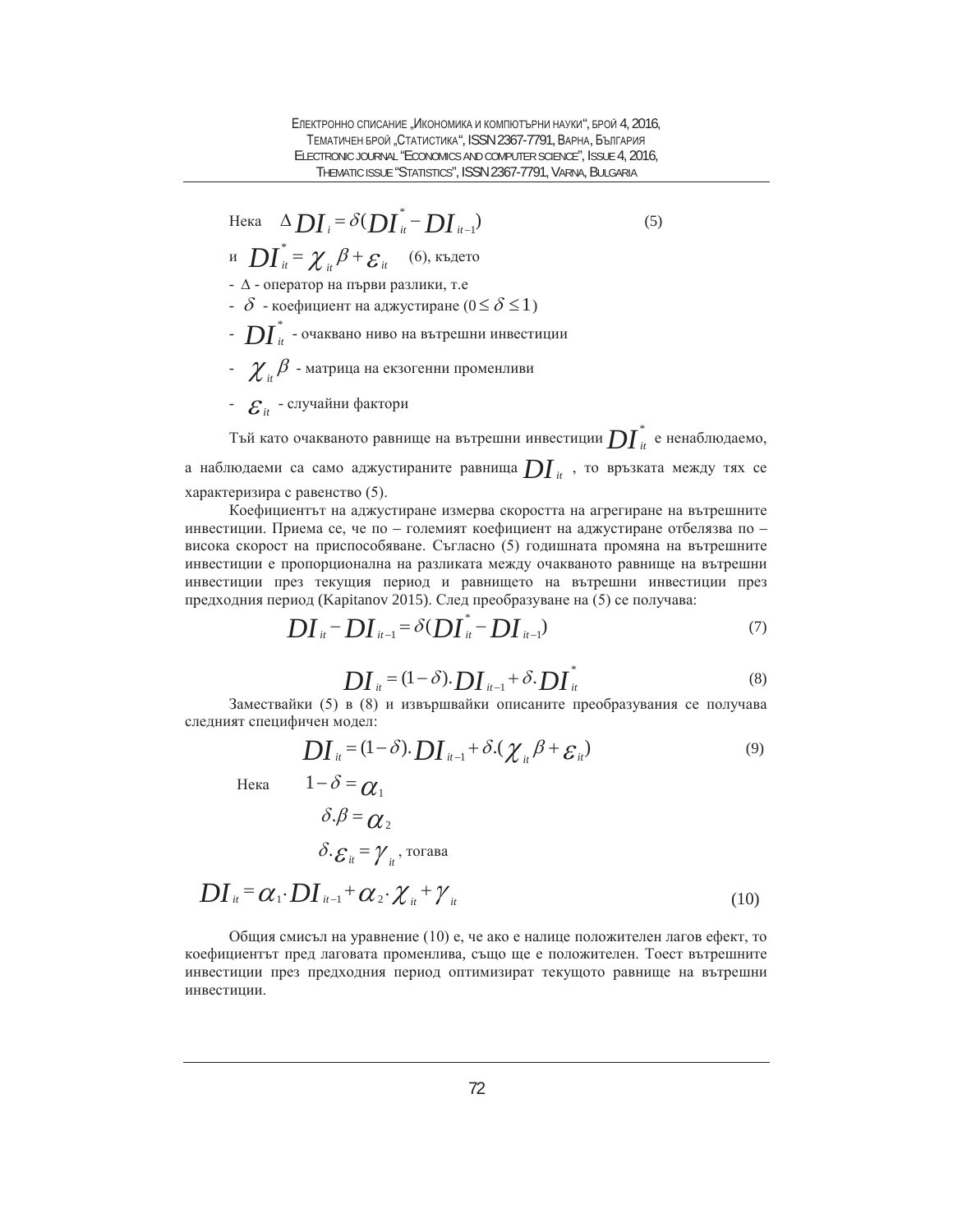По форма моделът (10) е смесен модел на регресия и авторегресия. Това дава основание (Khan, M. & Ross 1977) да интерпретират  $\alpha_1$  и  $\alpha_2$  като обикновени регресионни коефициенти. Въпреки, че  $\alpha_{\text{\tiny{1}}}$  и  $\alpha_{\text{\tiny{2}}}$ представляват осреднени оценки за всички двойки моменти, t и t-1, някои автори ги определят като краткосрочни коефициенти (Sinha, D. & Sinha 2000).

(Khan, M. & Ross 1977) интерпретират  $\beta$  като коефициент, който измерва полученото въздействие за целия изследван период върху потоците входящи и изходящи преки чуждестранни инвестиции под промяната на вътрешните инвестиции. Поради това  $\beta$  може да се разгледа като дългосрочен коефициент. Основание за това заключение дава фактът, че коефициентите са изчислени като акумулирана величина за целия период.

На основание изложеното може да се направи заключение, че очакваното равнище на вътрешни инвестиции зависи от потоците входящи и изходящи преки чуждестранни инвестиции, редица екзогенни променливи, случайни фактори.

#### **4.** Заключение

В резултат на направеното проучване на литература и на резултати от съвременни изследвания, които отчитат взаимодействието "ПЧИ – вътрешни инвестиции" могат да бъдат изведени изводи в три основни направления:

1. Установява се значителна роля на потоците входящи и изходящи ПЧИ върху вътрешните инвестиции в сравнение с останалите видове капитали.

2. Отчита се факта, че нестабилността на ПЧИ оказва негативен ефект върху икономическия растеж и вътрешните инвестиции.

3. Акцентира се върху тезата за невъзможността да се отчете моменталната реакция на вътрешните инвестиции при настъпване на промени в потоците ПЧИ. Върху този проблем отношение имат идеите на (Khan, M. & Ross 1977) с изграждането на частично аджустиран модел.

Фокусът на бъдещи изследвания може да бъде насочен към разработване на специфични иконометрични модели, които да бъдат приложими спрямо степента на икономическо развитие на конкретна страна. По този начин ще бъдат отчетени конкретни икономически проявления в рамките на специфични преимущества и конкурентни предимства.

#### **Използвана литература**

- A1-Sadig, A., 2013, Outward foreign direct investment and domestic investment: the case of developing countries. Available at: https://www.imf.org/external/pubs/ft/wp/2013/wp1352.pdf.
- Analysis, U. of M.A. in P., 2002, *Department of Economic and Social Affairs, Statistics Devision, United Nations*,

Bergstrom, V. and A.V., 1994, Measuring and Interpreting Business Cycles. *Clarendon Press*, p.56.

Bosworth, B. & Collins, S., 1999, Capital flows to developing economies: *Implications for saving and*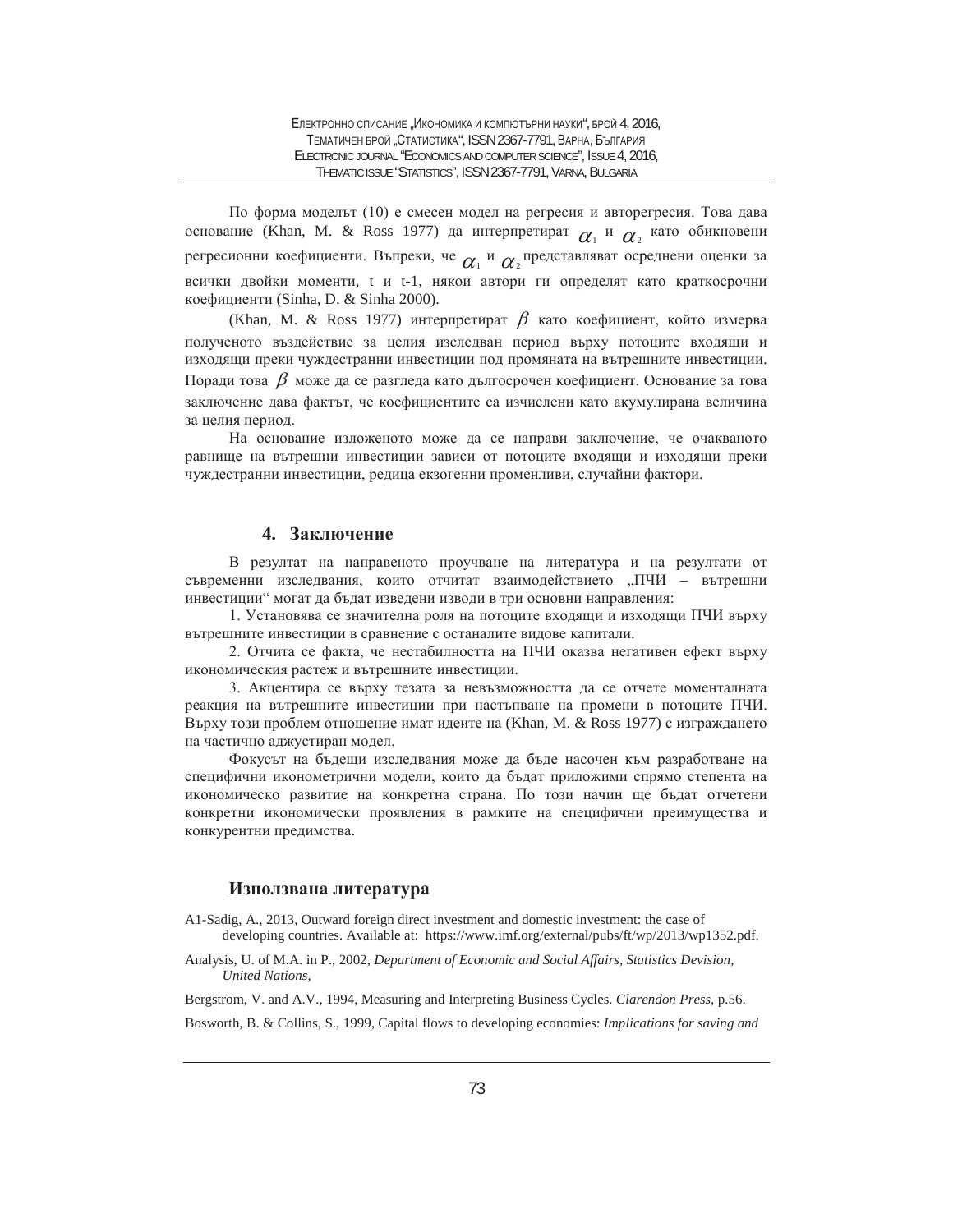*investment*. Available at: http://www.brookings.edu/views/papers/bosworth/19990315.pdf.

Dunning, J., 1981, The eclectic paradigm of international production: *A restatement and some possible extensions*. Available at:

http://www.rcmewhu.com/upload/file/20150527/20150527105330\_5707.pdf.

- Eregha, P., 2015. Foreign direct investment inflow, volatility, and domestic investment in west Africa. *The journal of developing areas*, 49(2).
- Eurostat, Database. *http://ec.europa.eu/eurostat/data/database*. Available at: http://ec.europa.eu/eurostat/data/database.
- http://nsi.bg/sites/default/files/files/metadata/GDP 1.1.3 Methodology.pdf, Методологически бележки. NSI. Available at: http://nsi.bg/sites/default/files/files/metadata/GDP\_1.1.3\_Methodology.pdf.
- Hadjiev, V., 2002. Cointegration analysis of the elasticity of exports and imports to exchange rate. Yearbook of the University of Economics – Varna, Vol. 74, p 424
- Kapitanov, K., 2014, FDI in terms of transforming economies. Scientific conference of young scientists. *Science and Economics*, p.91.
- Kapitanov, K., 2015, Mechanism of interaction between FDI and domestic investment process in modern conditions of globalization. Economy in a Changing World: national, regional and global dimensions. *Science and Economics*, 4, p.175.
- Khan, M. & Ross, K., 1977. The functional form of the aggregate import demand equation. *Journal of International Economics*, 7(2).
- Kumar, N. & Pradhan, J., 2002. Foreign Direct Investment, externalities and economic growth on developing countries. *Some empirical explorations and implications for WTO negotiations on investment*. Available at: http://www.ris.org.in/images/RIS\_images/pdf/dp27\_pap.pdf.
- Schumpeter, J.A., 1954, History of Economic Analysis., pp.738 752, Available at: http://www.amazon.com/dp/0415108888.
- Sinha, D. & Sinha, T., 2000, An aggregate import demand function for Greece. *Atlantic economic Journal*, 28(2).
- Transportu, P., 2013, the Concept of Organizing Transport and Logistics Processes , Taking Into Account the Economic, Social and Koncepcja Organizacji Procesów Transportowo-Społecznych I Środowiskowych., 8(4).

Upton, G. & Cook, I., 2008, A Dictionary of Statistics. *Oxford University Press*, p.99.

Upton, G. and I.C., 2011, Oxford Dictionary of Statistics. *Oxford University Press*, p.99.